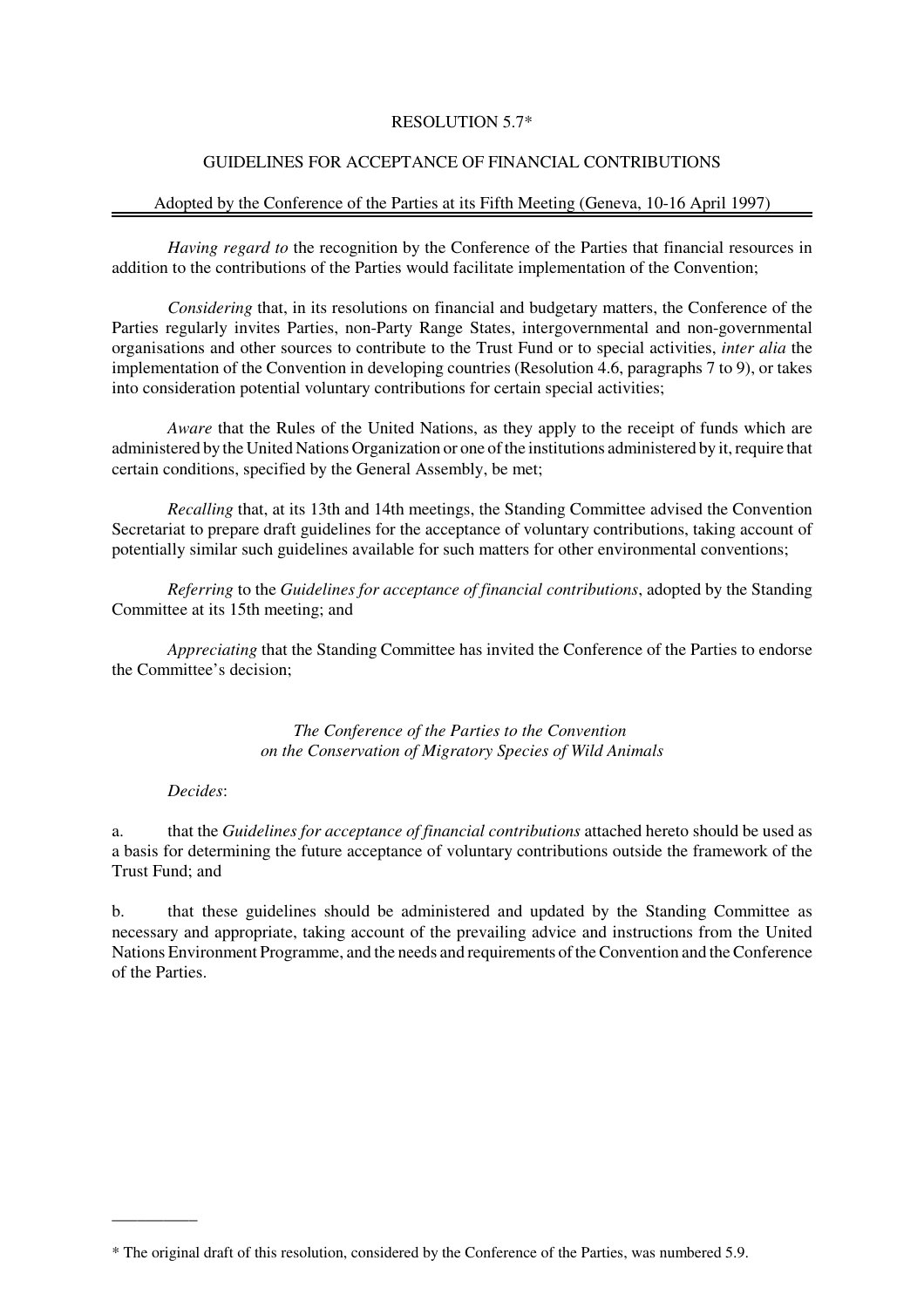# GUIDELINES FOR ACCEPTANCE OF FINANCIAL CONTRIBUTIONS

## 1. Background

- 1.1 The Conference of the Parties to the Convention on the Conservation of Migratory Species of Wild Animals (CMS) at its fourth meeting considered the funding of special projects by external voluntary contributions. It invited all Parties, non-Party Range States, governmental, intergovernmental and non-governmental organisations and other sources to contribute to its Trust Fund or to special activities (see Resolution 4.6 (Nairobi, June 1994): Financial and budgetary matters, paragraphs 7 and 8).
- 1.2 At its thirteenth meeting (Bonn, 16-17 March 1995), the Standing Committee requested the Secretariat to prepare a paper for the next meeting, proposing guidelines regarding from whom the Secretariat of the Convention may be receive contributions.
- 1.3 The Standing Committee will continue to identify key priority areas along which lines projects should be developed, in consultation with the Scientific Council, as appropriate.

#### 2. United Nations framework

- 2.1 Regarding guidelines for voluntary contributions, the United Nations Financial Rules (Rules 107.5, 107.6, 107.7) state as follows:
	- 2.1.1 In cases other than approved by the General Assembly, the establishment of any trust fund or the receipt of any contribution, gift or donation to be administered by the United Nations requires the approval of the Secretary-General, who may delegate this authority to the Under-Secretary General for Administration and Management;
	- 2.1.2 No voluntary contribution for a specific purpose may be accepted if the purpose is inconsistent with the policies and aims of the United Nations;
	- 2.1.3 Voluntary contributions which directly or indirectly involve an immediate or ultimate financial liability for the Organization may be accepted only with the approval of the General Assembly.
- 2.2 Although the Conference of the Parties to CMS has competence in approving or rejecting voluntary contributions and/or deciding on general guidelines, in doing so it should take account of the above United Nations rules *mutatis mutandis*.

## 3. Approval of list of donors

3.1 Donors which are not governmental institutions of Parties or non-Parties to the Convention must be approved as such by the Standing Committee before their contributions are accepted by the Secretariat. The Standing Committee may authorise its Chairperson to decide on its behalf, should it not be possible, for practical reasons, to solicit the approval of the Standing Committee in a timely manner, or should the proposed contribution be insubstantial (i.e. less than USD 15,000).